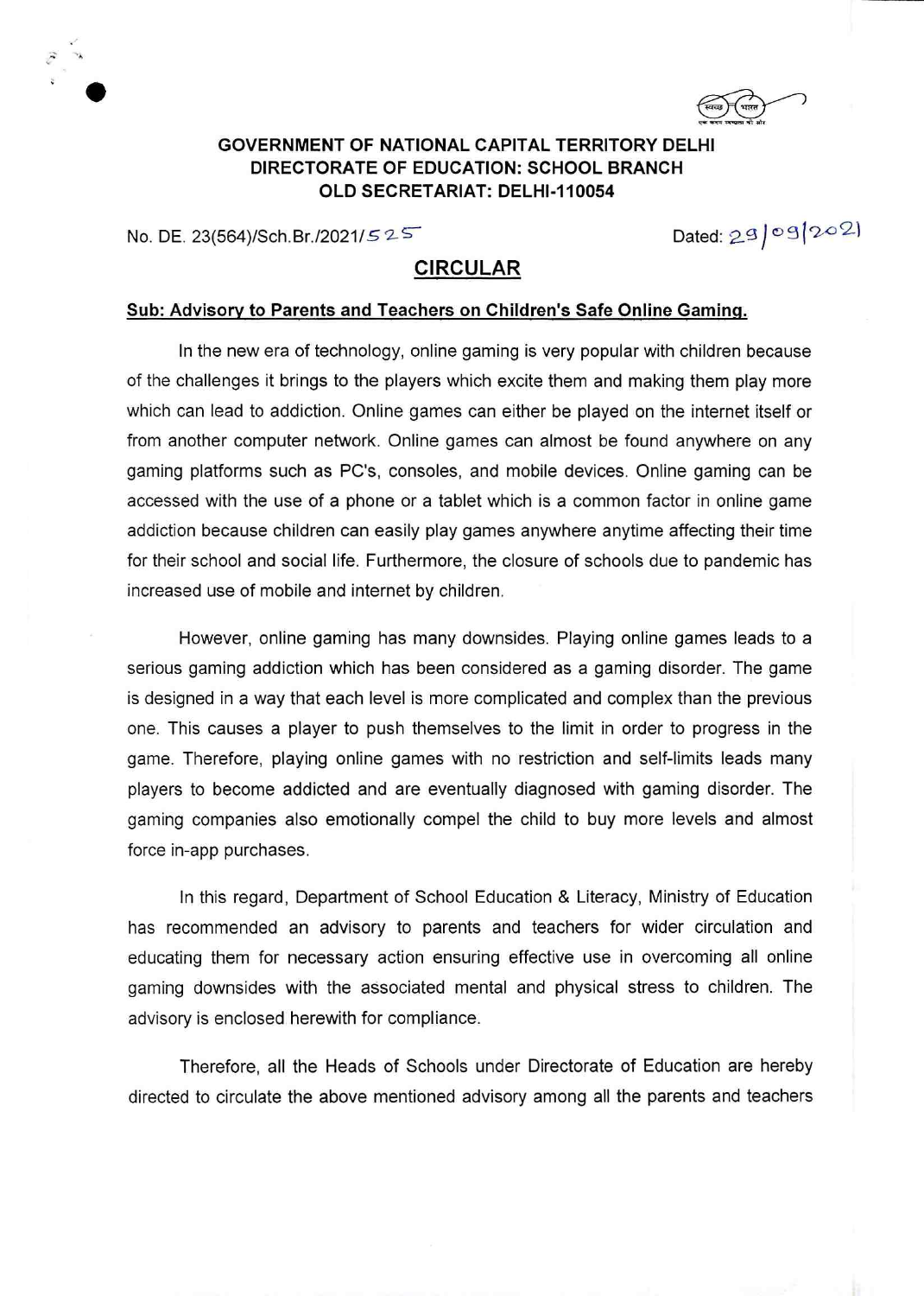to safeguard the students from downsides of online gaming.

This issues with the approval of the competent authority. Encl: As above.

**DDE (School)** 

# **Heads of all categories of schools of Delhi through DEL-E.**

No. DE. 23(564)/Sch.Br./2021/ 52 **S-**

Dated: 29 09/2021

## **Copy to:-**

- 1. PS to Pr. Secretary (Education).
- 2. PA to Director (Education).
- 3. All RDEs/DDEs (District/Zonal) through DEL-E.
- 4. DDE (ASB/PSB).
- 5. System Analyst for uploading on the website.
- 6. Guard File.

OS